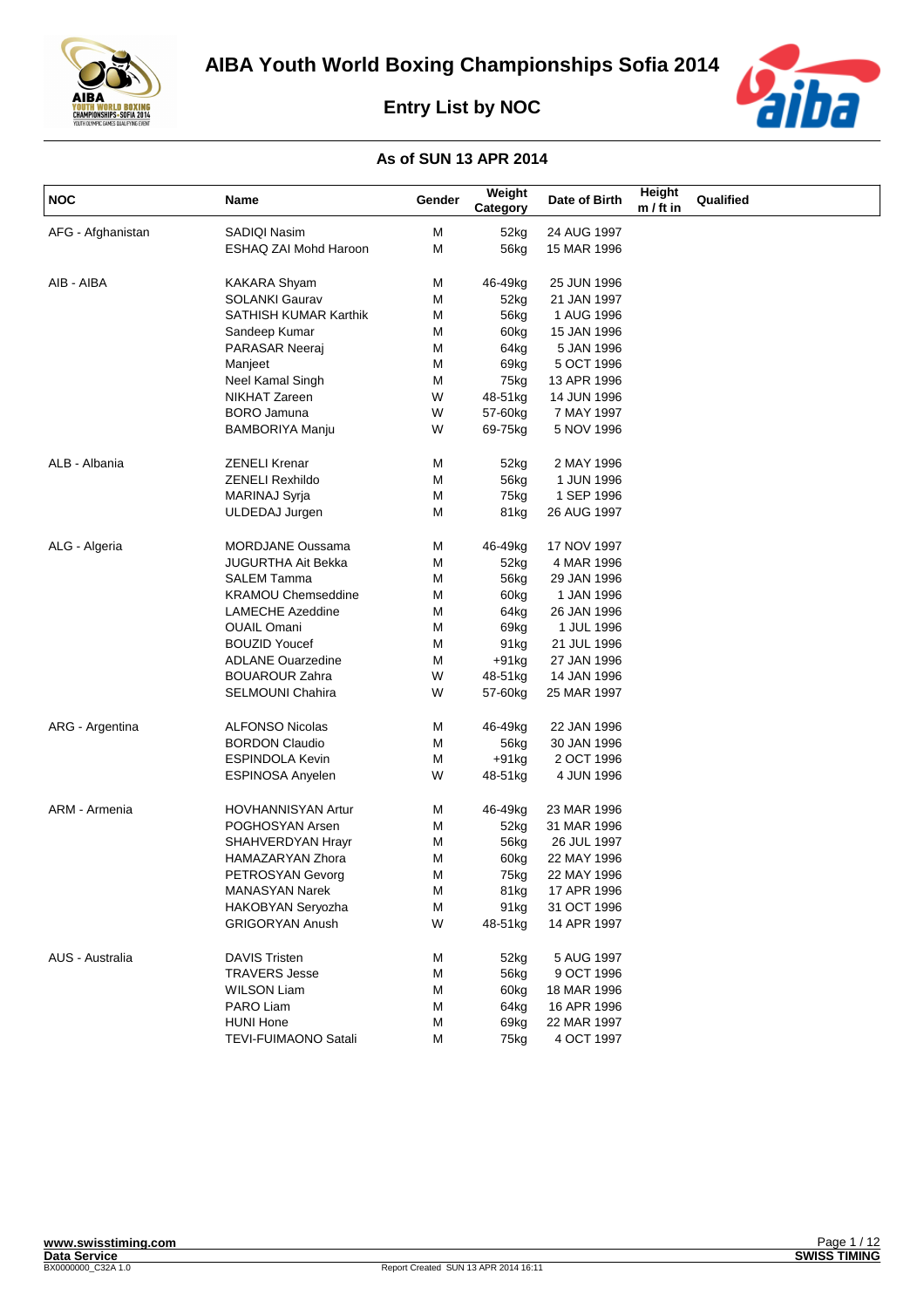

aiba

**Entry List by NOC**

| <b>NOC</b>                 | Name                        | Gender | Weight<br>Category | Date of Birth              | Height<br>$m / ft$ in | Qualified |
|----------------------------|-----------------------------|--------|--------------------|----------------------------|-----------------------|-----------|
| AUS - Australia            | <b>DESSAIX Reagan</b>       | M      | 81kg               | 5 JUL 1996                 |                       |           |
|                            | <b>KOVACS Paul</b>          | М      | 91kg               | 8 OCT 1997                 |                       |           |
|                            | <b>TRAVERS Tiffani</b>      | W      | 48-51kg            | 10 SEP 1996                |                       |           |
|                            | ANNE-MARIE LOUISE Kelly     | W      | 57-60kg            | 29 JUN 1996                |                       |           |
|                            | <b>PARKER Caitlin</b>       | W      | 69-75kg            | 17 APR 1996                |                       |           |
|                            |                             |        |                    |                            |                       |           |
| AUT - Austria              | <b>JANICIJEVIC Daniel</b>   | м      | 60kg               | 16 MAR 1997                |                       |           |
|                            | <b>RUMPLER Marcel</b>       | М      | 64kg               | 7 MAY 1997                 |                       |           |
|                            | <b>AVDIC Edin</b>           | М      | 69kg               | 20 JUL 1996                |                       |           |
|                            | <b>MRAOVIC Aleksandar</b>   | м      | +91kg              | 24 FEB 1997                |                       |           |
| AZE - Azerbaijan           | <b>HUSEYNOV Rufat</b>       | м      | 46-49kg            | 25 APR 1997                |                       |           |
|                            | YUSIFZADA Masud             | м      | 52kg               | 18 AUG 1996                |                       |           |
|                            | <b>ALIYEV Tayfur</b>        | м      | 56kg               | 1 JAN 1997                 |                       |           |
|                            | <b>ALIYEV Orkhan</b>        | м      | 60kg               | 18 AUG 1996                |                       |           |
|                            | <b>GULIYEV Javid</b>        | М      | 64kg               | 10 JUL 1996                |                       |           |
|                            | ZAKIROV Roman               | М      | 69kg               | 5 OCT 1996                 |                       |           |
|                            | <b>ALIYEV Shamil</b>        | М      | 75kg               | 21 JAN 1996                |                       |           |
|                            | <b>GULIYEV Ibrahim</b>      | м      | 81kg               | 14 FEB 1996                |                       |           |
|                            | MEHDIYEV Shukran            | М      | 91kg               | 4 DEC 1997                 |                       |           |
|                            | <b>TAHIROV Mahammadali</b>  | м      | +91kg              | 8 FEB 1996                 |                       |           |
|                            | <b>VALIZADA Aliya</b>       | W      | 48-51kg            | 6 JUL 1997                 |                       |           |
|                            | JABRAYILOVA Maryam          | W      | 57-60kg            | 2 MAR 1996                 |                       |           |
| <b>BHU - Bhutan</b>        | WANGDI Tashi                | м      | 46-49kg            | 11 MAY 1996                |                       |           |
|                            | <b>SAMDRUP Tshering</b>     | м      | 56kg               | 2 SEP 1996                 |                       |           |
| BIH - Bosnia & Herzegovina | <b>MARKOVIC Stefan</b>      | м      | 60kg               | 16 MAY 1997                |                       |           |
|                            | <b>MESANOVIC Haris</b>      | М      | 64kg               | 16 OCT 1996                |                       |           |
|                            | GUZINA Ivan                 | м      | 69kg               | 4 JUN 1997                 |                       |           |
|                            | POLETAN Sandro              | М      | 75kg               | 25 JUL 1997                |                       |           |
|                            | <b>VELETIC Milos</b>        | М      | 81kg               | 26 OCT 1997                |                       |           |
|                            | SIMEUNOVIC Daso             | м      | +91kg              | 31 JUL 1997                |                       |           |
| <b>BLR</b> - Belarus       | <b>KALIYANTS Uladzislau</b> | м      | 46-49kg            | 28 DEC 1996                |                       |           |
|                            | <b>ASANAU Dzmitry</b>       | м      | 52kg               | 18 MAY 1996                |                       |           |
|                            | <b>RUDOI Anton</b>          | м      | 56kg               | 22 MAR 1997                |                       |           |
|                            | <b>FIODARAU Vitali</b>      | М      | 60kg               | 25 JUN 1996                |                       |           |
|                            | VAHCHYLKA Aliaksandr        | М      | 64kg               | 16 MAR 1996                |                       |           |
|                            | ADZINAYEU Ilyas             | М      | 69kg               | 13 JUN 1996                |                       |           |
|                            | <b>DZIASHKEVICH Viktar</b>  | M      | 75kg               | 15 NOV 1996                |                       |           |
|                            | KULINENKA IIIia             | M      | 81kg               | 4 JUN 1997                 |                       |           |
|                            | KAZLOU Maksim               | М      | 91kg               | 22 MAY 1997                |                       |           |
|                            | <b>MEDNIK Yeuheni</b>       | М      | $+91kg$            | 30 APR 1996                |                       |           |
| <b>BOT - Botswana</b>      | <b>MAHOMMED Otukile</b>     | М      | 46-49kg            | 28 JUN 1997                |                       |           |
|                            | <b>OGAKETSE Kutlwano</b>    | М      | 52kg               | 3 JUL 1997                 |                       |           |
|                            | <b>QAATE Ontlogetse</b>     | М      | 56kg               | 12 JUN 1996                |                       |           |
|                            | <b>MOSENKE Katlo</b>        | М      | 64kg               | 6 JAN 1996                 |                       |           |
|                            | <b>DIPOGISO Koketso</b>     | W      | 48-51kg            | 5 OCT 1996                 |                       |           |
|                            | <b>KENOSI Keamogetse</b>    | W      | 57-60kg            | 17 JAN 1997                |                       |           |
| <b>BRA - Brazil</b>        | SILVA Carlos                |        |                    |                            |                       |           |
|                            | OLIVEIRA Cassio             | M<br>M | 52kg<br>64kg       | 18 AUG 1996<br>31 JUL 1997 |                       |           |
|                            |                             |        |                    |                            |                       |           |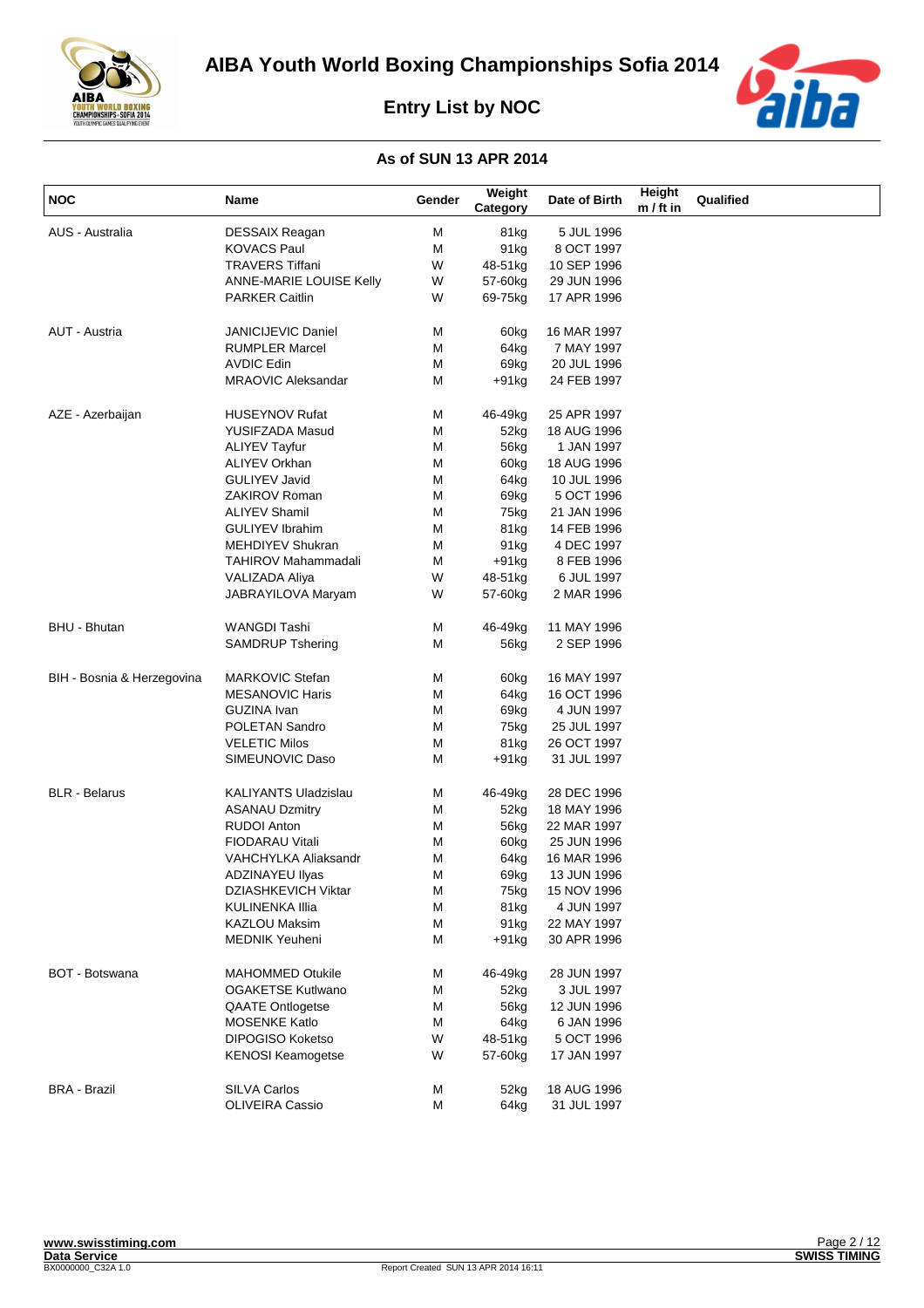



| <b>NOC</b>            | Name                      | Gender | Weight<br>Category | Date of Birth | Height<br>$m / ft$ in | Qualified |
|-----------------------|---------------------------|--------|--------------------|---------------|-----------------------|-----------|
| <b>BUL</b> - Bulgaria | <b>YORDANOV Orlin</b>     | M      | 46-49kg            | 30 NOV 1997   |                       |           |
|                       | <b>ASENOV Daniel</b>      | м      | 52kg               | 17 MAY 1997   |                       |           |
|                       | MIHAYLOV Dushko           | М      | 56kg               | 7 AUG 1996    |                       |           |
|                       | MARKOV Iliyan             | м      | 60kg               | 19 JUL 1997   |                       |           |
|                       | DOYCHEV Kristiyan         | М      | 64kg               | 2 MAY 1996    |                       |           |
|                       | <b>CHAMASANYAN Robert</b> | м      | 69kg               | 11 NOV 1997   |                       |           |
|                       | CHAVDAROV Nikolay         | М      | 75kg               | 10 FEB 1996   |                       |           |
|                       | NAYDENOV Blagoy           | М      | 81kg               | 9 JUN 1996    |                       |           |
|                       | ALEKSANDROV Ivelin        | М      | 91 <sub>kg</sub>   | 21 JAN 1997   |                       |           |
|                       | <b>BOZHILOV Dimitar</b>   | м      | $+91kg$            | 27 FEB 1997   |                       |           |
|                       | ORLINOVA Nadezhda         | W      | 48-51kg            | 13 OCT 1997   |                       |           |
|                       | <b>MLADENOVA Nikol</b>    | W      | 57-60kg            | 16 DEC 1997   |                       |           |
|                       | NIKOLOVA Mihaela          | W      | 69-75kg            | 31 MAY 1997   |                       |           |
|                       |                           |        |                    |               |                       |           |
| CAN - Canada          | HALFORD Adrian            | м      | 52kg               | 27 OCT 1996   |                       |           |
|                       | <b>BROWN Cody</b>         | м      | 60kg               | 16 NOV 1996   |                       |           |
|                       | <b>RIDGEWELL Zackary</b>  | М      | 64kg               | 7 NOV 1996    |                       |           |
|                       | <b>FRANGOS Evagelos</b>   | м      | 91 <sub>kg</sub>   | 27 DEC 1996   |                       |           |
| CHN - China           | <b>JIANG Lei</b>          | M      | 46-49kg            | 18 APR 1996   |                       |           |
|                       | LV Ping                   | м      | 52kg               | 1 NOV 1996    |                       |           |
|                       | <b>WANG Long</b>          | М      | 56kg               | 16 JAN 1996   |                       |           |
|                       | NIE Zelong                | м      | 60kg               | 23 FEB 1996   |                       |           |
|                       | LIU Xiaoshuai             | м      | 64kg               | 14 SEP 1996   |                       |           |
|                       | ZHU Xuanguang             | м      | 69kg               | 6 JAN 1996    |                       |           |
|                       | <b>CHANG Yuan</b>         | W      | 48-51kg            | 24 JUN 1997   |                       |           |
|                       | <b>GAO Meigi</b>          | W      | 57-60kg            | 15 AUG 1997   |                       |           |
|                       | <b>CHEN Simin</b>         | W      | 69-75kg            | 8 FEB 1997    |                       |           |
| COL - Colombia        | <b>ALARCON Hernan</b>     | м      | 46-49kg            | 23 JAN 1997   |                       |           |
|                       | <b>ZULETA Duvan</b>       | м      | 56kg               | 17 DEC 1997   |                       |           |
|                       | <b>MIRANDA Delkis</b>     | м      | 60kg               | 27 MAR 1996   |                       |           |
|                       | SINISTERRA Jefferson      | М      | 69kg               | 23 NOV 1997   |                       |           |
|                       | <b>MOTOA Diego</b>        | М      | 75kg               | 30 JAN 1996   |                       |           |
| CRO - Croatia         | POTUROVIC Filip           | м      | 52kg               | 15 JUN 1997   |                       |           |
|                       | <b>MATEJ Simec</b>        | М      | 64kg               | 6 JAN 1996    |                       |           |
|                       | LUKA Prtenjaca            | м      | 69kg               | 16 APR 1996   |                       |           |
|                       | <b>PLANTIC Luka</b>       | M      | 75kg               | 29 OCT 1996   |                       |           |
|                       | <b>LONCAR Vido</b>        | M      | 81kg               | 27 FEB 1996   |                       |           |
|                       | FILIPI Toni               | M      | 91 <sub>kg</sub>   | 1 MAR 1996    |                       |           |
|                       | LAKOVIC Miljan            | М      | $+91kg$            | 5 APR 1997    |                       |           |
|                       | <b>KRAMARIC Viktorija</b> | W      | 57-60kg            | 15 APR 1997   |                       |           |
| CUB - Cuba            | <b>IBANEZ Javier</b>      | м      | 56kg               | 14 JUL 1996   |                       |           |
|                       | <b>LIMONTA Alayn</b>      | M      | 60kg               | 7 MAY 1997    |                       |           |
|                       | <b>HERNANDEZ Yordan</b>   | М      | 91 <sub>kg</sub>   | 12 MAR 1996   |                       |           |
| CYP - Cyprus          | <b>IOANNOU Michalakis</b> | м      | 56kg               | 8 JAN 1996    |                       |           |
|                       | <b>KOKKINOS Andreas</b>   | М      | 69kg               | 26 DEC 1997   |                       |           |
|                       | <b>KOKKINOS loanis</b>    | м      | 75kg               | 4 OCT 1996    |                       |           |
| CZE - Czech Republic  | <b>DEKYS Lukas</b>        | м      | 60kg               | 16 NOV 1996   |                       |           |
|                       | <b>KORBEL Jakub</b>       | М      | 69kg               | 8 OCT 1996    |                       |           |
|                       | SIREROVA Karina           | W      | 48-51kg            | 29 JUN 1996   |                       |           |
| DEN - Denmark         | JABOR Mahmoud             | м      | 46-49kg            | 28 MAY 1997   |                       |           |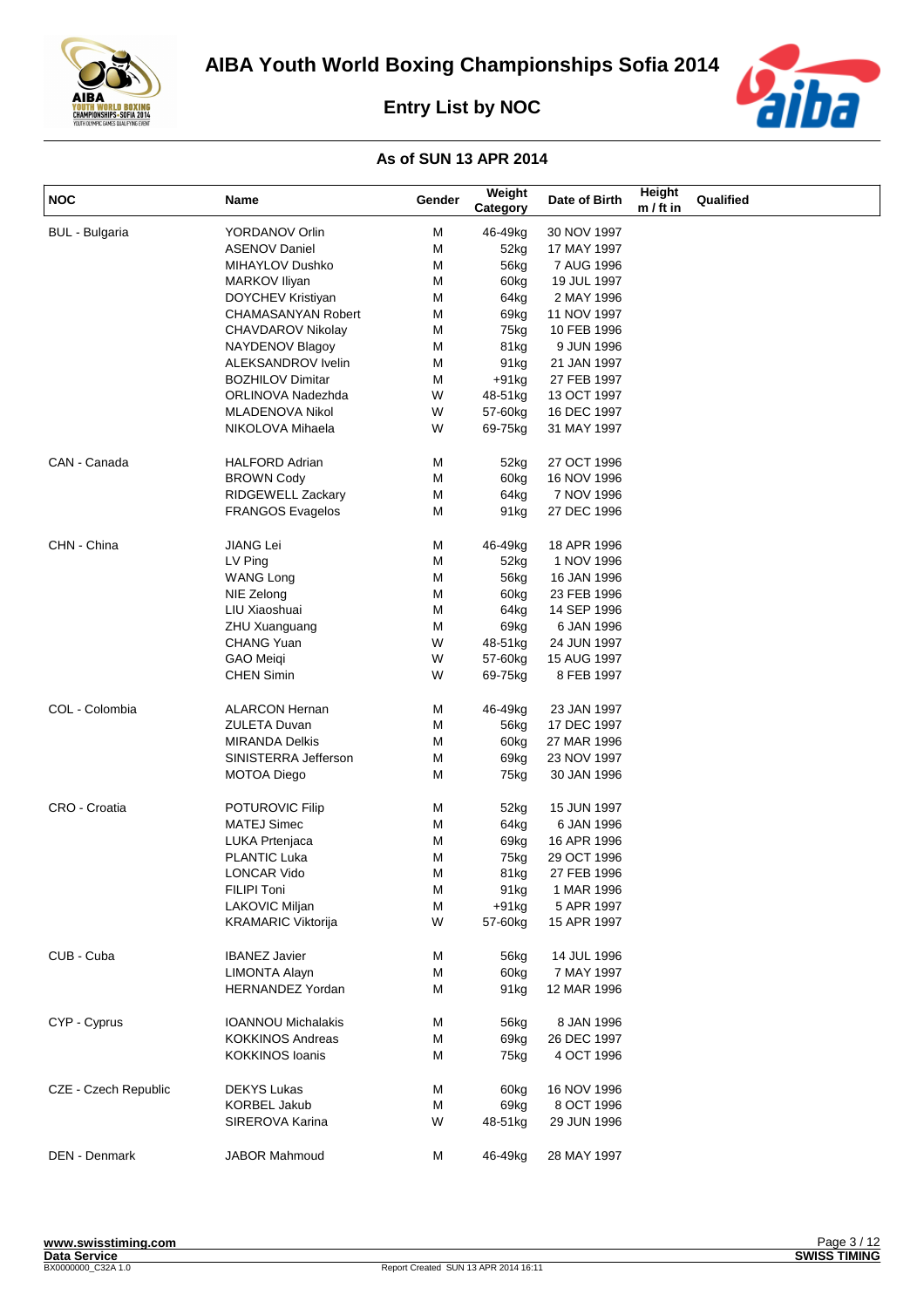



| <b>NOC</b>                 | Name                          | Gender | Weight<br>Category | Date of Birth | Height<br>$m / ft$ in | Qualified |
|----------------------------|-------------------------------|--------|--------------------|---------------|-----------------------|-----------|
| <b>DEN - Denmark</b>       | <b>JENSEN Frederik</b>        | M      | 56kg               | 16 JUN 1996   |                       |           |
|                            | <b>TERTERYAN Marsel</b>       | М      | 60kg               | 23 FEB 1996   |                       |           |
|                            | ABDALLAH Mohammad             | м      | 64kg               | 19 APR 1996   |                       |           |
| DOM - Dominican Republic   | <b>RODRIGUEZ Elvis</b>        | М      | 56kg               | 14 JAN 1996   |                       |           |
|                            | SOLANO Juan                   | м      | 69kg               | 2 FEB 1996    |                       |           |
| EGY - Egypt                | MAHMOUD Mohamed               | Μ      | 56kg               | 11 JUL 1996   |                       |           |
|                            | SAYEDELAHL Mohamed            | Μ      | 60kg               | 10 MAR 1997   |                       |           |
|                            | <b>MERDASH Sabry</b>          | Μ      | 64kg               | 23 MAR 1996   |                       |           |
|                            | <b>HIKAL Mohamed</b>          | Μ      | 69kg               | 11 FEB 1997   |                       |           |
|                            | <b>SHANAH Bakr</b>            | Μ      | 81kg               | 1 SEP 1996    |                       |           |
|                            | <b>GHONIM Youssef</b>         | Μ      | 91 <sub>kg</sub>   | 14 MAY 1997   |                       |           |
|                            | <b>KHALIFA Ahmed</b>          | м      | $+91kg$            | 4 MAR 1996    |                       |           |
| ESP - Spain                | <b>ESCOBAR Gabriel</b>        | м      | 52kg               | 22 JUL 1996   |                       |           |
|                            | <b>CABRERA Angel</b>          | м      | 69kg               | 6 OCT 1997    |                       |           |
| EST - Estonia              | <b>LARKA Ervin</b>            | м      | 69kg               | 25 APR 1997   |                       |           |
| FIN - Finland              | ABDILRASOON Muhammad          | Μ      | 64kg               | 16 JUL 1997   |                       |           |
|                            | <b>KALLIOINEN Kalle</b>       | м      | 75kg               | 15 MAY 1996   |                       |           |
| FRA - France               | <b>GIMENEZ Anthony</b>        | М      | 46-49kg            | 19 SEP 1996   |                       |           |
|                            | RODRIGUEZ Jordan              | М      | 52kg               | 30 AUG 1996   |                       |           |
|                            | <b>ROBIN Nelson</b>           | М      | 56kg               | 29 NOV 1996   |                       |           |
|                            | <b>BEN NASSER Ezze-Eddine</b> | м      | 75kg               | 3 APR 1996    |                       |           |
|                            | <b>GANGLOFF Mailys</b>        | W      | 48-51kg            | 10 FEB 1996   |                       |           |
|                            | <b>MICHEL Davina</b>          | W      | 69-75kg            | 29 DEC 1997   |                       |           |
| <b>GBR</b> - Great Britain | McGREGOR Lee                  | М      | 46-49kg            | 24 DEC 1996   |                       |           |
|                            | ALI Muhammad                  | м      | 52kg               | 20 JUN 1996   |                       |           |
|                            | <b>McGRAIL Peter</b>          | М      | 56kg               | 31 MAY 1996   |                       |           |
|                            | <b>SMITH Dalton</b>           | Μ      | 60kg               | 8 FEB 1997    |                       |           |
|                            | <b>McDONAGH Patrick</b>       | м      | 64kg               | 5 FEB 1997    |                       |           |
|                            | DOCHERTY John                 | м      | 69kg               | 30 OCT 1997   |                       |           |
|                            | <b>LEE Sonny</b>              | М      | 75kg               | 10 OCT 1996   |                       |           |
|                            | <b>RILEY Viddal</b>           | М      | 81kg               | 7 JUL 1997    |                       |           |
|                            | McDONALD Connal               | M      | 91kg               | 26 SEP 1996   |                       |           |
|                            | GORMAN Nathan                 | м      | +91kg              | 25 JUN 1996   |                       |           |
|                            | <b>BARKER Crystal</b>         | W      | 48-51kg            | 7 AUG 1996    |                       |           |
|                            | <b>COLEBOURN Sophie</b>       | W      | 57-60kg            | 30 NOV 1996   |                       |           |
| GEO - Georgia              | KLDIASHVILI Levani            | M      | 52kg               | 25 NOV 1996   |                       |           |
|                            | MAISURADZE Ucha               | Μ      | 56kg               | 29 JUN 1997   |                       |           |
|                            | <b>GURULI Lasha</b>           | М      | 60kg               | 27 AUG 1996   |                       |           |
|                            | <b>ADAMIA Nukri</b>           | Μ      | 64kg               | 3 JUL 1996    |                       |           |
|                            | <b>KHARABADZE Giorgi</b>      | Μ      | 69kg               | 11 MAY 1997   |                       |           |
|                            | DANELIA Beka                  | М      | 75kg               | 16 MAR 1996   |                       |           |
|                            | <b>TLASHADZE Rati</b>         | М      | 81kg               | 11 MAY 1997   |                       |           |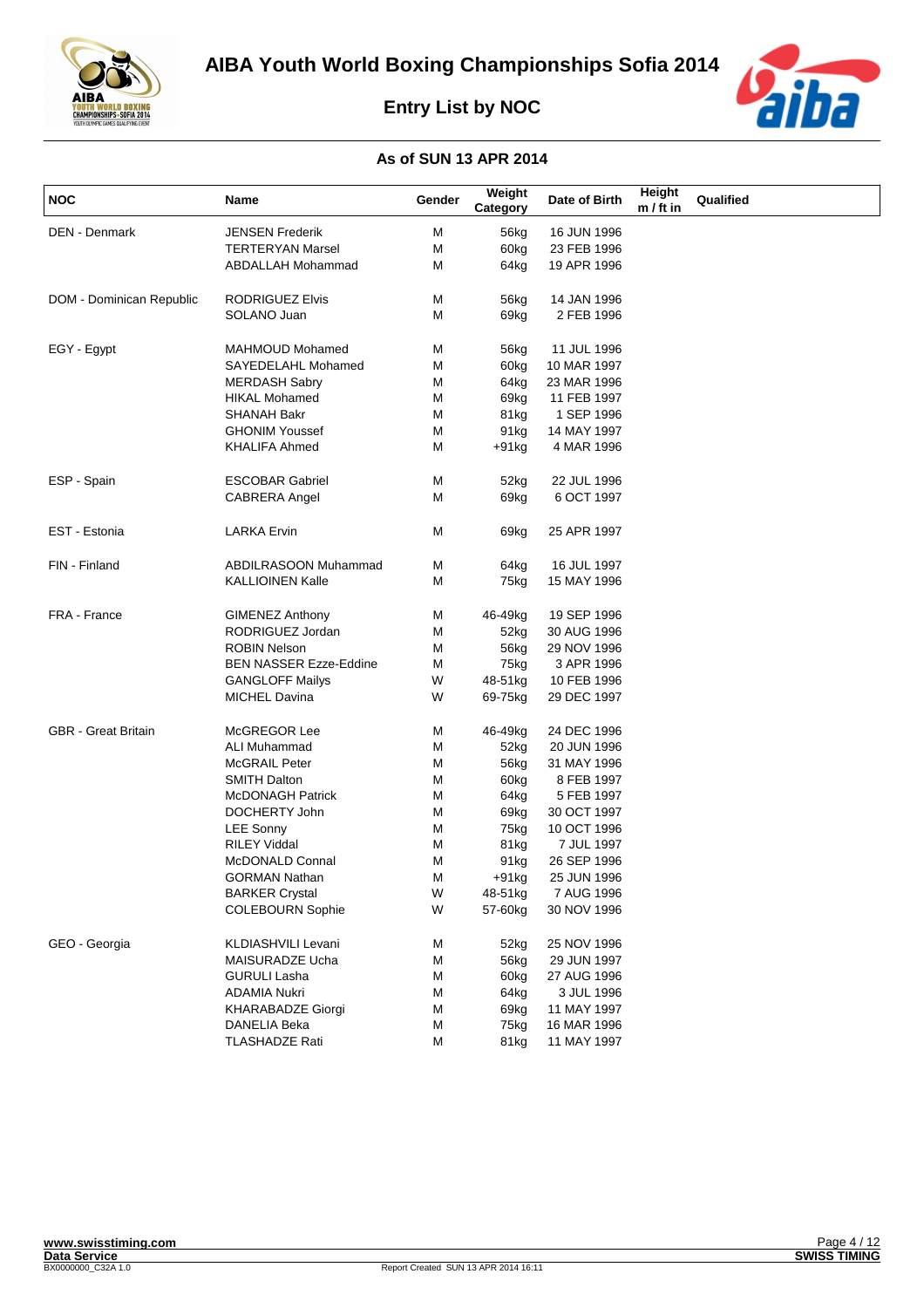



| <b>NOC</b>             | Name                        | Gender | Weight<br>Category | Date of Birth | Height<br>$m / ft$ in | Qualified |
|------------------------|-----------------------------|--------|--------------------|---------------|-----------------------|-----------|
| GER - Germany          | <b>WEBER Denis</b>          | М      | 46-49kg            | 26 MAY 1996   |                       |           |
|                        | <b>HIRSCH Domenik</b>       | М      | 52kg               | 6 MAY 1996    |                       |           |
|                        | <b>YILDIRIM Murat</b>       | М      | 56kg               | 31 JUL 1996   |                       |           |
|                        | <b>BARYSHNIK Wladislaw</b>  | М      | 60kg               | 29 AUG 1996   |                       |           |
|                        | <b>FRUHSORGER Wladimir</b>  | м      | 64kg               | 9 JAN 1996    |                       |           |
|                        | <b>KRISCHANOWSKI Arthur</b> | М      | 69kg               | 30 JAN 1996   |                       |           |
|                        | <b>KAZAKIS Athanasios</b>   | М      | 75kg               | 13 JUN 1996   |                       |           |
|                        | <b>WEINBENDER Daniel</b>    | М      | 81kg               | 9 AUG 1997    |                       |           |
|                        | <b>THIEMKE Dominik</b>      | М      | 91 <sub>kg</sub>   | 12 MAR 1996   |                       |           |
|                        | <b>KADIRU Peter</b>         | М      | $+91kg$            | 24 JUN 1997   |                       |           |
|                        | <b>MACIEJEWSKI Marie</b>    | W      | 48-51kg            | 21 FEB 1996   |                       |           |
|                        | PAWLETKO Natalia            | W      | 57-60kg            | 22 NOV 1996   |                       |           |
|                        | STAMATOGLU Ekaterini        | W      | 69-75kg            | 26 DEC 1996   |                       |           |
| <b>GRE - Greece</b>    | PERDIKARIS Dionysios        | М      | 52kg               | 17 FEB 1996   |                       |           |
|                        | <b>ANTONAS Efstathios</b>   | М      | 60kg               | 29 APR 1997   |                       |           |
|                        | <b>FARRELL Alexandros</b>   | М      | 64kg               | 9 AUG 1997    |                       |           |
|                        | <b>MAGANARIS Dimitrios</b>  | М      | 91 <sub>kg</sub>   | 28 JUL 1997   |                       |           |
| <b>GUA - Guatemala</b> | <b>ACEITUNO Billy</b>       | М      | 60kg               | 6 JAN 1997    |                       |           |
|                        | <b>TOBAR Carlos</b>         | М      | 69kg               | 2 MAR 1996    |                       |           |
| HUN - Hungary          | PADOS Daniel                | М      | 46-49kg            | 13 MAY 1997   |                       |           |
|                        | <b>TAR Sandor</b>           | Μ      | 52kg               | 23 NOV 1997   |                       |           |
|                        | <b>CSOKA Nandor</b>         | М      | 56kg               | 17 OCT 1996   |                       |           |
|                        | <b>KONNYU Richard</b>       | М      | 60kg               | 24 FEB 1996   |                       |           |
|                        | <b>TOTH Richard</b>         | М      | 64kg               | 5 OCT 1996    |                       |           |
|                        | <b>BARSONY Bernard</b>      | М      | 69kg               | 21 MAR 1996   |                       |           |
|                        | <b>PAPI Bence</b>           | М      | 75kg               | 30 APR 1997   |                       |           |
|                        | <b>BERKI Karoly</b>         | М      | 81kg               | 4 JUN 1997    |                       |           |
|                        | <b>KOCZE Artur</b>          | М      | 91kg               | 4 NOV 1997    |                       |           |
|                        | <b>KOMOR Laszlo</b>         | М      | $+91kg$            | 6 FEB 1996    |                       |           |
|                        | <b>FURO Virag</b>           | W      | 48-51kg            | 11 JUL 1996   |                       |           |
|                        | POSTA Daniella              | W      | 57-60kg            | 7 MAY 1997    |                       |           |
|                        | <b>SZABO Nikolett</b>       | W      | 69-75kg            | 8 JAN 1996    |                       |           |
| IBA - AIBA             | <b>LARSEN Martin</b>        | М      | 69kg               | 8 AUG 1996    |                       |           |
|                        | <b>TREGREN Vegar</b>        | М      | 81kg               | 3 NOV 1996    |                       |           |
|                        | <b>SOENSTEBY Jonas</b>      | М      | 91 <sub>kg</sub>   | 5 JAN 1997    |                       |           |
| IRI - Iran             | <b>GHAEDI Sajad</b>         | М      | 46-49kg            | 22 SEP 1996   |                       |           |
|                        | NAJAFISARAROUDI Sajad       | М      | 56kg               | 31 DEC 1996   |                       |           |
|                        | MAKOUEI Hadi                | М      | 60kg               | 8 OCT 1996    |                       |           |
|                        | ROUHIZADEH Mahdi            | М      | 64kg               | 8 AUG 1996    |                       |           |
|                        | AHMADI Yazdan               | М      | 69kg               | 30 JAN 1997   |                       |           |
|                        | ROOHI Sadegh                | М      | 75kg               | 12 JUN 1996   |                       |           |
| IRL - Ireland          | <b>IRVINE Brendan</b>       | М      | 46-49kg            | 17 MAY 1996   |                       |           |
|                        | DONOGHUE William            | М      | 52kg               | 17 SEP 1997   |                       |           |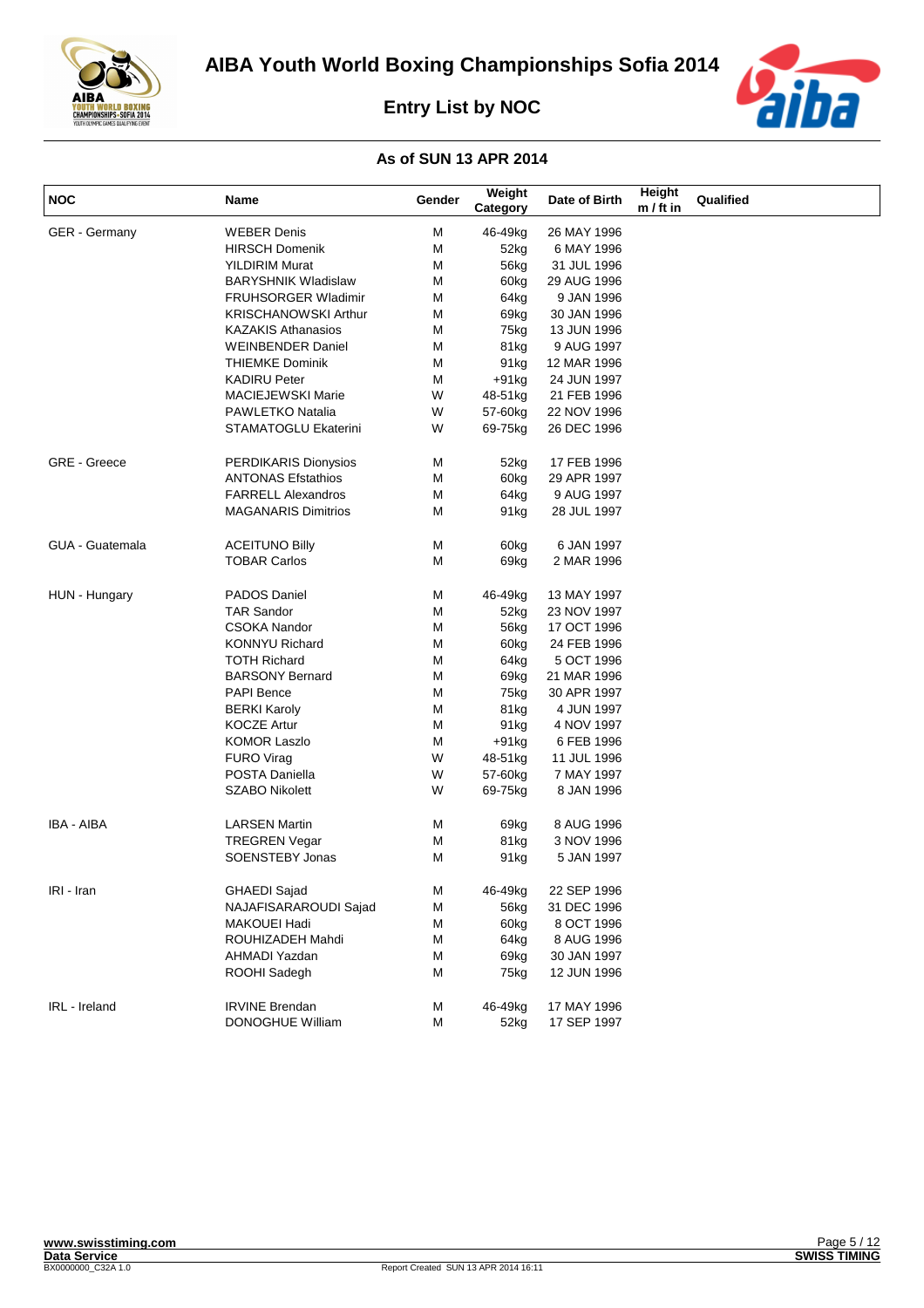



| <b>NOC</b>          | Name                        | Gender | Weight<br>Category | Date of Birth | Height<br>$m / ft$ in | Qualified |
|---------------------|-----------------------------|--------|--------------------|---------------|-----------------------|-----------|
| IRL - Ireland       | <b>CULLY Gary</b>           | М      | 56kg               | 26 JAN 1996   |                       |           |
|                     | <b>BRADLEY Tiernan</b>      | M      | 60 <sub>kg</sub>   | 30 MAR 1997   |                       |           |
|                     | <b>KELLY Wayne</b>          | M      | 64kg               | 5 APR 1996    |                       |           |
|                     | JOYCE John                  | M      | 69kg               | 27 OCT 1997   |                       |           |
|                     | <b>THOMAS Luke</b>          | М      | 75kg               | 24 FEB 1996   |                       |           |
|                     | <b>LONG Cormac</b>          | М      | 81kg               | 19 MAY 1997   |                       |           |
|                     | <b>GALLAGHER Michael</b>    | M      | 91 <sub>kg</sub>   | 4 JAN 1996    |                       |           |
|                     | O'HARA Kristina             | W      | 48-51kg            | 8 APR 1996    |                       |           |
|                     | <b>GINTY Ciara</b>          | W      | 57-60kg            | 21 NOV 1997   |                       |           |
|                     | <b>DESMOND Christine</b>    | W      | 69-75kg            | 12 APR 1996   |                       |           |
| IRQ - Iraq          | AL-SAEDI Kdhim              | М      | 52kg               | 20 SEP 1997   |                       |           |
|                     | AL-SUDANI Jaafar            | M      | 56kg               | 1 JUL 1996    |                       |           |
|                     | <b>JAMAL Hayder</b>         | M      | 60kg               | 30 OCT 1996   |                       |           |
|                     | AL-MAHDAWI Ahmed            | М      | 75kg               | 22 APR 1996   |                       |           |
| <b>ISR</b> - Israel | OSTROUMOV Mikhael           | М      | 46-49kg            | 10 DEC 1997   |                       |           |
|                     | <b>VOROSHILOV Vladislav</b> | М      | 56kg               | 20 AUG 1996   |                       |           |
|                     | YADGAROV Tomer              | М      | 69 <sub>kg</sub>   | 9 JAN 1996    |                       |           |
|                     | <b>KHAZEM Adham</b>         | М      | 75kg               | 5 MAY 1996    |                       |           |
| ITA - Italy         | <b>ZARA Christian</b>       | М      | 46-49kg            | 18 OCT 1997   |                       |           |
|                     | COLELLA Vincenzo            | М      | 52kg               | 23 JUN 1996   |                       |           |
|                     | <b>CANONICO Giuseppe</b>    | М      | 56kg               | 17 FEB 1996   |                       |           |
|                     | <b>MAIETTA Francesco</b>    | M      | 60kg               | 10 FEB 1996   |                       |           |
|                     | <b>ARECCHIA Vincenzo</b>    | M      | 64kg               | 28 OCT 1996   |                       |           |
|                     | LIZZI Vincenzo              | M      | 69kg               | 30 JAN 1996   |                       |           |
|                     | di NAPOLI Kevin             | М      | 75kg               | 19 MAR 1996   |                       |           |
|                     | <b>CALABRO Carmelo</b>      | М      | 81kg               | 27 JUL 1996   |                       |           |
|                     | <b>TESTA Irma</b>           | W      | 48-51kg            | 28 DEC 1997   |                       |           |
|                     | <b>FLORIDIA Monica</b>      | W      | 57-60kg            | 4 JUL 1996    |                       |           |
| JAM - Jamaica       | <b>CLEARY Oshane</b>        | м      | 75kg               | 16 AUG 1996   |                       |           |
|                     | <b>CAMPBELL Omar</b>        | M      | 81kg               | 23 JAN 1997   |                       |           |
| JOR - Jordan        | <b>ALMATBOULI Ahmad</b>     | М      | 56kg               | 25 JAN 1997   |                       |           |
|                     | <b>NASSAR Rakan</b>         | М      | 69kg               | 7 SEP 1997    |                       |           |
| JPN - Japan         | <b>MURATA Subaru</b>        | м      | 46-49kg            | 19 OCT 1996   |                       |           |
|                     | <b>JURI Kantaro</b>         | М      | 52kg               | 5 JUN 1996    |                       |           |
|                     | <b>MORISAKA Arashi</b>      | М      | 56kg               | 2 JUL 1996    |                       |           |
|                     | <b>HOSAKA Goh</b>           | М      | 60 <sub>kg</sub>   | 25 JUN 1996   |                       |           |
|                     | <b>SUZUKI Toshihiro</b>     | М      | 64kg               | 11 DEC 1996   |                       |           |
|                     | <b>HARADA Naoki</b>         | M      | 69kg               | 3 SEP 1996    |                       |           |
|                     | <b>UMEMURA Ren</b>          | M      | 75kg               | 2 JUN 1996    |                       |           |
|                     | <b>SAEKI Kasumi</b>         | W      | 48-51kg            | 16 JUL 1996   |                       |           |
|                     | <b>KUROKI Kana</b>          | W      | 57-60kg            | 21 JAN 1996   |                       |           |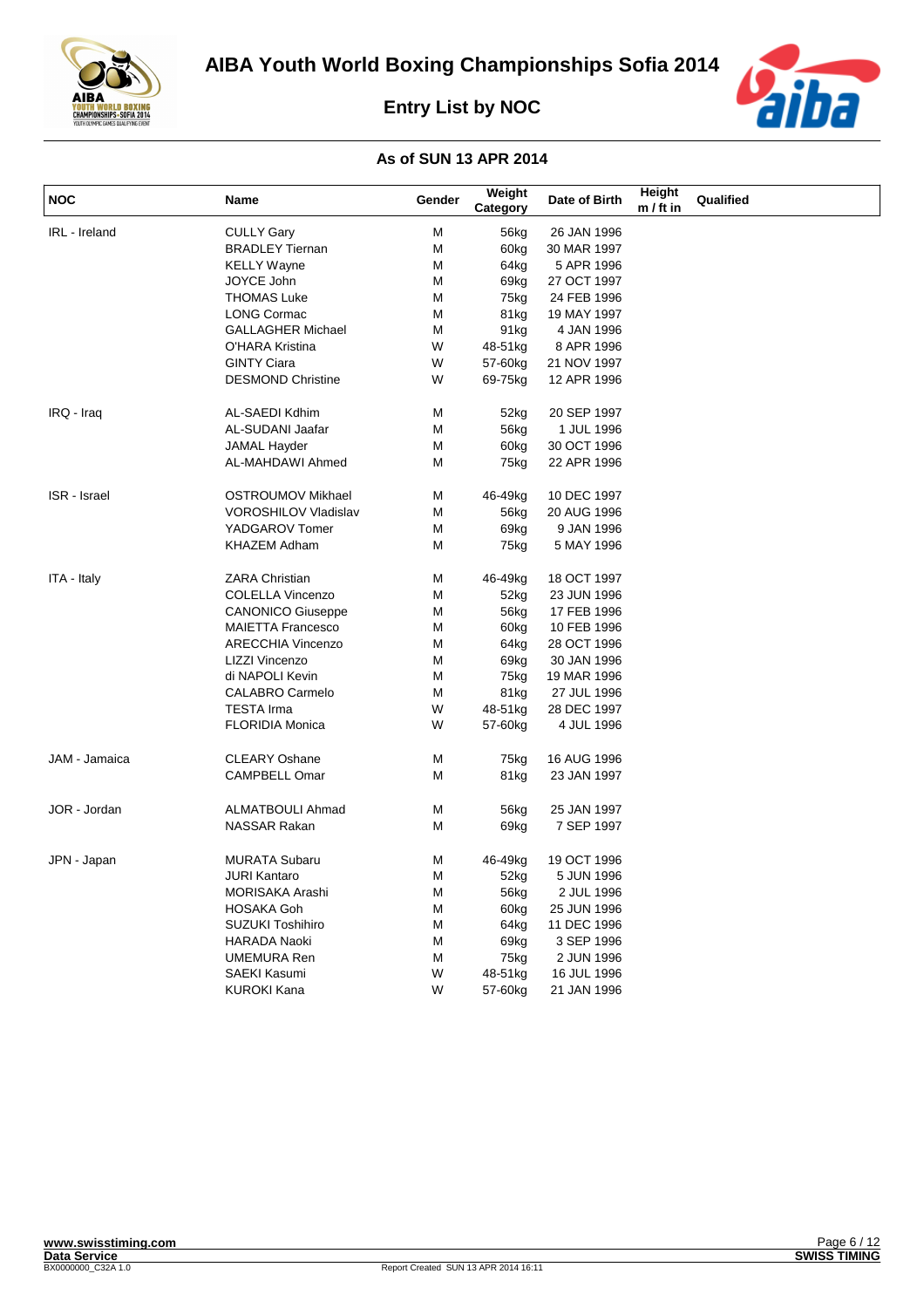



| <b>NOC</b>       | Name                                | Gender | Weight<br>Category | Date of Birth              | Height<br>$m / ft$ in | Qualified |
|------------------|-------------------------------------|--------|--------------------|----------------------------|-----------------------|-----------|
| KAZ - Kazakhstan | <b>AIKHYNBAY Shalkar</b>            | M      | 46-49kg            | 22 SEP 1996                |                       |           |
|                  | YERGESH Orazkhan                    | М      | 52kg               | 13 JAN 1997                |                       |           |
|                  | <b>ZAURBEK Sultan</b>               | М      | 56kg               | 19 APR 1996                |                       |           |
|                  | ZHUSSUPOV Ablaikhan                 | М      | 60kg               | 10 JAN 1997                |                       |           |
|                  | KALIBEKOV Ayan                      | М      | 64kg               | 4 MAY 1996                 |                       |           |
|                  | MARZHIKPAYEV Rakhat                 | М      | 69kg               | 16 OCT 1997                |                       |           |
|                  | <b>BAKIROV Bekzhan</b>              | М      | 75kg               | 1 JAN 1996                 |                       |           |
|                  | <b>KAZAKOV Vadim</b>                | М      | 81kg               | 24 JUN 1996                |                       |           |
|                  | <b>KABIYEV Temirlan</b>             | М      | 91 <sub>kg</sub>   | 3 MAR 1996                 |                       |           |
|                  | <b>KADYRBAYEV Yeldos</b>            | М      | $+91kg$            | 7 APR 1996                 |                       |           |
|                  | <b>BALKIBEKOVA Alua</b>             | W      | 48-51kg            | 24 NOV 1996                |                       |           |
|                  | ICHSHANOVA Nazym                    | W      | 57-60kg            | 18 MAR 1997                |                       |           |
|                  | KHALZOVA Valentina                  | W      | 69-75kg            | 16 JAN 1996                |                       |           |
|                  |                                     |        |                    |                            |                       |           |
| KEN - Kenya      | KYALO Abednego                      | М      | 46-49kg            | 17 JAN 1997                |                       |           |
|                  | SHINGIRA Leornard                   | М      | 52kg               | 5 SEP 1996                 |                       |           |
|                  | <b>BAGUANI Said</b>                 | М      | 56kg               | 4 DEC 1996                 |                       |           |
|                  | <b>KINUTHIA Simon</b>               | М      | 60kg               | 10 JAN 1996                |                       |           |
|                  | <b>MEMBER Juma</b>                  | М      | 75kg               | 28 FEB 1996                |                       |           |
| KGZ - Kyrgyzstan | <b>BOSUMBAEV Tilek</b>              | М      | 46-49kg            | 29 SEP 1997                |                       |           |
|                  | ABDURAKHMANOV Abdurakhman           | М      | 52kg               | 8 MAR 1997                 |                       |           |
|                  | <b>SEITBEK Munarbek</b>             | М      | 56kg               | 1 JAN 1996                 |                       |           |
|                  | <b>MURATOV Nursultan</b>            | М      | 60kg               | 7 OCT 1996                 |                       |           |
|                  | SHABDANBAEV Yktyiar                 | М      | 64kg               | 22 SEP 1996                |                       |           |
|                  | SHESTAKOV Dmitrii                   | М      | 69kg               | 19 JUN 1996                |                       |           |
|                  | <b>CHOIUNBEK Temirlan</b>           | М      | 75kg               | 1 MAY 1996                 |                       |           |
|                  | <b>AMIRAZHANOV Murat</b>            | М      | 91kg               | 12 NOV 1996                |                       |           |
|                  | <b>ABIDINOV Almambet</b>            | М      | $+91$ kg           | 8 APR 1996                 |                       |           |
| KOR - Korea      | <b>KIM Wonho</b>                    | М      | 46-49kg            | 23 JUN 1997                |                       |           |
|                  | <b>HAN Younghun</b>                 | М      | 52kg               | 3 JUL 1997                 |                       |           |
|                  | <b>LEE Jinseok</b>                  | М      | 60kg               | 1 MAY 1997                 |                       |           |
|                  | PARK Jinhun                         | м      | 69kg               | 12 JUN 1996                |                       |           |
|                  | YUN Juho                            | М      | 75kg               | 31 MAR 1996                |                       |           |
|                  |                                     | М      |                    |                            |                       |           |
|                  | KIM Jinnyong<br><b>LEE Sukyeong</b> | W      | 91kg<br>48-51kg    | 20 AUG 1996<br>18 OCT 1997 |                       |           |
|                  |                                     |        |                    |                            |                       |           |
|                  | PARK JiHye                          | W      | 57-60kg            | 16 OCT 1996                |                       |           |
| KOS - Kosovo     | <b>AHMETI Valon</b>                 | М      | 56kg               | 18 JAN 1997                |                       |           |
|                  | <b>REXHEPI Visar</b>                | М      | 64kg               | 18 FEB 1997                |                       |           |
|                  | <b>DELIJAJ Ardit</b>                | M      | 81kg               | 23 AUG 1997                |                       |           |
|                  | <b>MUHARREMI Fisnik</b>             | М      | 91 <sub>kg</sub>   | 11 APR 1996                |                       |           |
|                  | <b>GUBETINI Albulena</b>            | W      | 69-75kg            | 4 APR 1996                 |                       |           |
| LAT - Latvia     | <b>AUSMANIS Ralfs</b>               | М      | 60kg               | 29 AUG 1996                |                       |           |
|                  | <b>ARTJOMOVS Jegors</b>             | М      | 69kg               | 1 JUN 1997                 |                       |           |
|                  | <b>HANEVICS Artioms</b>             | М      | 75kg               | 7 JUN 1997                 |                       |           |
|                  | <b>SAVDONS Deniss</b>               | М      | 81kg               | 20 SEP 1996                |                       |           |
|                  | <b>SAVDONS Artioms</b>              | М      | 91kg               | 20 SEP 1996                |                       |           |
|                  | <b>SERVUTS Evanders</b>             | М      | $+91$ kg           | 16 DEC 1997                |                       |           |
|                  |                                     |        |                    |                            |                       |           |
| LES - Lesotho    | <b>RANONE Mantoa</b>                | W      | 48-51kg            | 4 APR 1997                 |                       |           |
|                  | <b>MOFALALI Ntsike</b>              | W      | 57-60kg            | 5 MAY 1996                 |                       |           |
| LTU - Lithuania  | MIKALAUSKAS Deividas                | М      | 60kg               | 29 SEP 1997                |                       |           |
|                  | <b>ASMONTAS Darius</b>              | М      | 81kg               | 27 SEP 1996                |                       |           |
|                  |                                     |        |                    |                            |                       |           |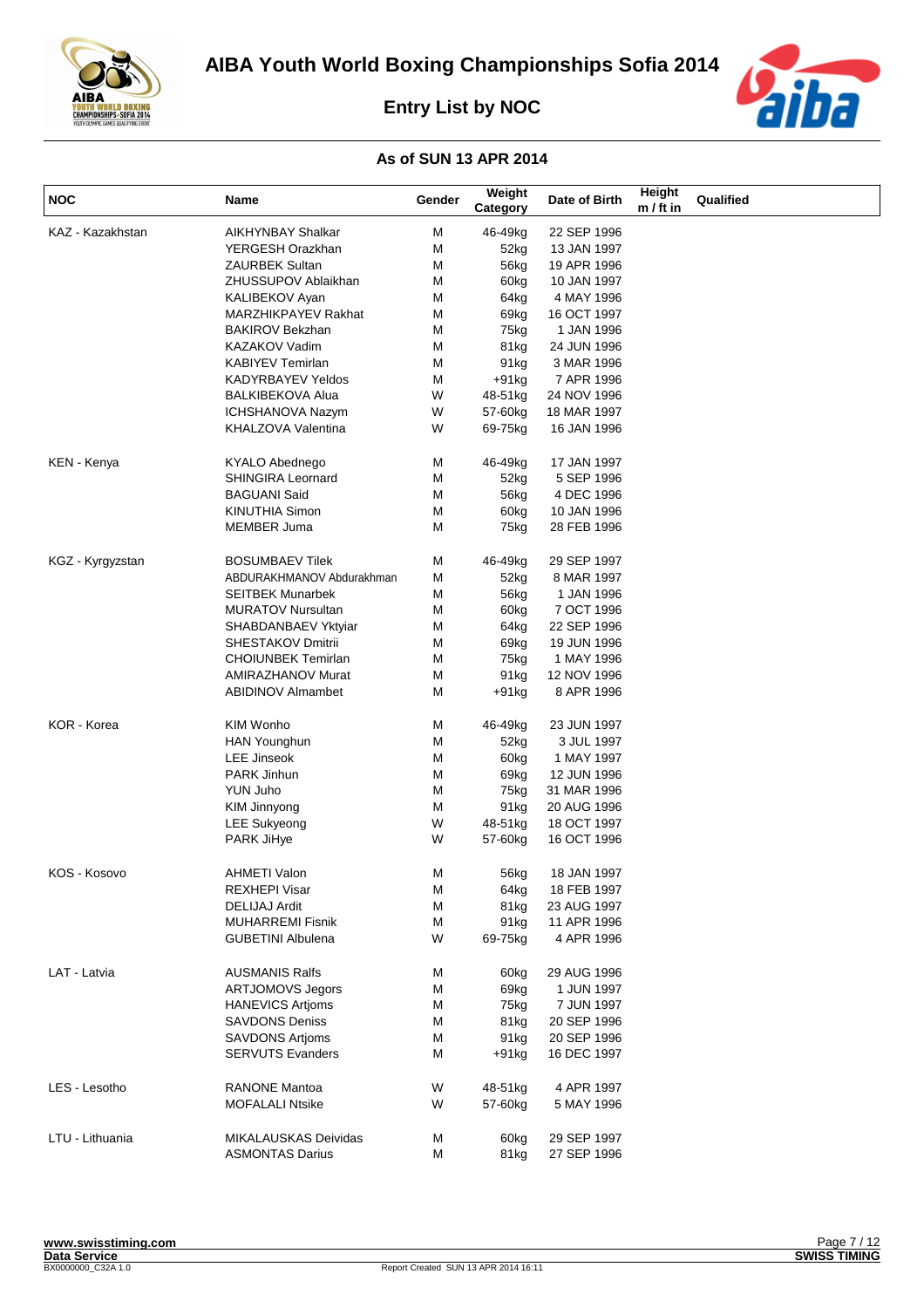



| NOC                    | Name                         | Gender | Weight<br>Category | Date of Birth | Height<br>$m / ft$ in | Qualified |
|------------------------|------------------------------|--------|--------------------|---------------|-----------------------|-----------|
| LTU - Lithuania        | <b>OLBERKIS Tomas</b>        | м      | 91 <sub>kg</sub>   | 7 NOV 1997    |                       |           |
|                        | <b>SERNAS Dovydas</b>        | Μ      | $+91kg$            | 3 MAR 1997    |                       |           |
| MDA - Moldova          | <b>IVANOV</b> Iulian         | м      | 46-49kg            | 18 JUL 1996   |                       |           |
|                        | <b>BUTULEAC Eduard</b>       | М      | 56kg               | 27 MAY 1996   |                       |           |
|                        | <b>BUCSA Dorin</b>           | М      | 60kg               | 13 NOV 1997   |                       |           |
|                        | <b>TUGUI Vladislav</b>       | Μ      | 64kg               | 10 OCT 1997   |                       |           |
|                        | <b>GUMENIUC Vladislav</b>    | М      | 69kg               | 24 FEB 1997   |                       |           |
|                        | <b>BRINZA Dmitrii</b>        | М      | 81kg               | 11 JAN 1996   |                       |           |
|                        | <b>CARP</b> Ecaterina        | W      | 48-51kg            | 5 SEP 1997    |                       |           |
| MEX - Mexico           | <b>SEGURA William</b>        | м      | 60kg               | 4 JUN 1996    |                       |           |
| MGL - Mongolia         | <b>BAT-OCHIR Tumurkhuyag</b> | Μ      | 46-49kg            | 2 APR 1997    |                       |           |
|                        | <b>GANBOLD Battamir</b>      | М      | 52kg               | 30 JUL 1997   |                       |           |
|                        | <b>ERDENEBAT Tsendbaatar</b> | Μ      | 56kg               | 16 OCT 1996   |                       |           |
|                        | DANZAN-OCHIR Turmandakh      | М      | 60kg               | 28 JAN 1996   |                       |           |
|                        | <b>GANZORIG Dalai</b>        | М      | 64kg               | 24 APR 1996   |                       |           |
|                        | <b>BUYANKHISHIG Nyamdorj</b> | М      | 69kg               | 16 JUN 1996   |                       |           |
|                        | <b>GANBOLD Tsenguun</b>      | М      | 75kg               | 27 JUN 1997   |                       |           |
|                        | DARAMRYENCHIN Nandinsuvd     | W      | 48-51kg            | 26 DEC 1997   |                       |           |
|                        | <b>GANTULGA Uuriintuya</b>   | W      | 57-60kg            | 23 DEC 1997   |                       |           |
| MNE - Montenegro       | SIPCIC Jovan                 | М      | 81kg               | 11 SEP 1997   |                       |           |
| <b>MRI - Mauritius</b> | PAVILLON Guillaume           | М      | 64kg               | 15 JAN 1997   |                       |           |
|                        | LACHARMANTE Jean             | М      | 69kg               | 5 MAR 1996    |                       |           |
| NED - Netherlands      | <b>KREMER Justin</b>         | М      | 60kg               | 21 JAN 1996   |                       |           |
|                        | <b>DJOKIC Stevan</b>         | М      | 64kg               | 1 OCT 1997    |                       |           |
|                        | <b>OOMEN Thomas</b>          | M      | 91kg               | 15 AUG 1996   |                       |           |
|                        | <b>BALENTIEN Taneceia</b>    | W      | 48-51kg            | 14 SEP 1996   |                       |           |
|                        | <b>BEEN Bobbi</b>            | W      | 57-60kg            | 19 SEP 1996   |                       |           |
| NEP - Nepal            | MANANDHAR Sushan             | М      | 52kg               | 22 DEC 1996   |                       |           |
| NGR - Nigeria          | OYAKOJO Muyideen             | м      | 46-49kg            | 19 FEB 1996   |                       |           |
|                        | OKEJIMI Ayankola             | M      | 52kg               | 2 APR 1997    |                       |           |
|                        | <b>ETIM Henry</b>            | М      | 56kg               | 29 OCT 1997   |                       |           |
|                        | ALIU Ibraheem                | M      | 60kg               | 6 MAY 1997    |                       |           |
|                        | ALANI Oluwasenu              | М      | 64kg               | 20 OCT 1996   |                       |           |
|                        | DOOGA Victor                 | Μ      | 69kg               | 12 JUN 1996   |                       |           |
|                        | SALAMI Oladimeji             | Μ      | 75kg               | 12 JUN 1997   |                       |           |
|                        | ISIAKA Kazeem                | М      | 91kg               | 26 JUN 1996   |                       |           |
|                        | <b>ADEBAYO Mutiat</b>        | W      | 48-51kg            | 22 NOV 1997   |                       |           |
|                        | <b>ODUNUGA Yetunde</b>       | W      | 57-60kg            | 19 NOV 1997   |                       |           |
|                        | AGWU Celina                  | W      | 69-75kg            | 8 NOV 1996    |                       |           |
| NZL - New Zealand      | HARDY Frank                  | M      | 64kg               | 18 JUL 1996   |                       |           |
|                        | POMARE Jahsaiah              | Μ      | 91kg               | 7 SEP 1996    |                       |           |
| PHI - Philippines      | <b>BANAL Hipolito Jr</b>     | M      | 46-49kg            | 7 SEP 1997    |                       |           |
|                        | <b>MAAMO Dannel</b>          | Μ      | 52kg               | 30 MAY 1996   |                       |           |
|                        | CARCOSIA Presco Jr           | М      | 56kg               | 3 MAY 1996    |                       |           |
|                        | BERNABE Sammy Jr             | Μ      | 64kg               | 15 MAY 1996   |                       |           |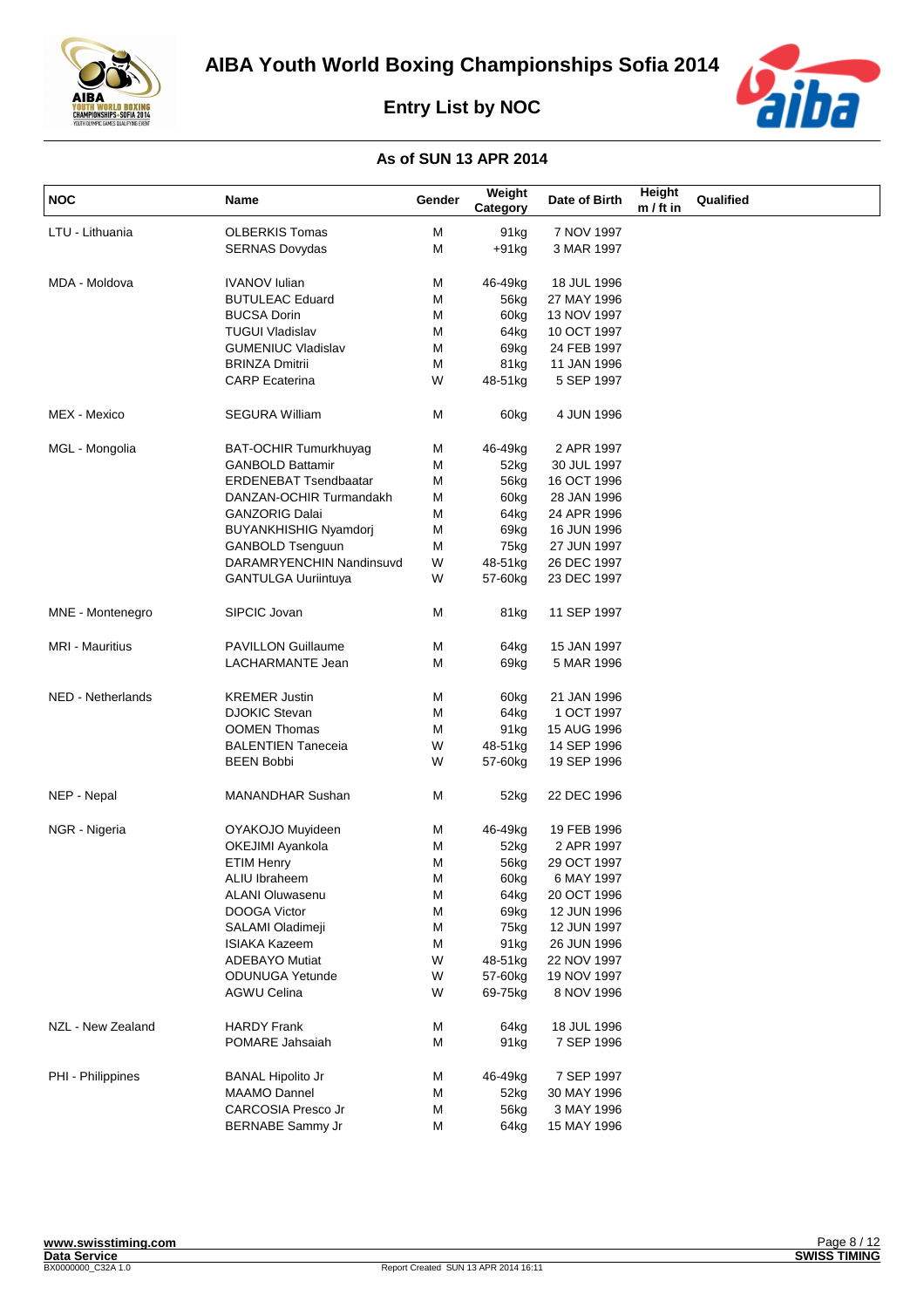



| <b>NOC</b>         | Name                       | Gender | Weight<br>Category | Date of Birth | Height<br>$m / ft$ in | Qualified |
|--------------------|----------------------------|--------|--------------------|---------------|-----------------------|-----------|
| POL - Poland       | <b>LEGOWSKI Michal</b>     | М      | 46-49kg            | 3 DEC 1996    |                       |           |
|                    | <b>GIERMAK Eryk</b>        | М      | 60kg               | 29 MAR 1997   |                       |           |
|                    | KONSEK Sebastian           | М      | 64kg               | 25 JUN 1996   |                       |           |
|                    | <b>WIKTORZAK Sebastian</b> | М      | 69kg               | 20 SEP 1997   |                       |           |
|                    | WYGLEDACZ Damian           | М      | 75kg               | 30 MAY 1997   |                       |           |
|                    | STASZEWSKI Rafal           | М      | 81kg               | 13 FEB 1996   |                       |           |
|                    | MROCZKOWSKI Kamil          | М      | $+91$ kg           | 12 JUN 1997   |                       |           |
|                    | SADEJ Wiktoria             | W      | 48-51kg            | 25 AUG 1996   |                       |           |
|                    | <b>WALAS Justyna</b>       | W      | 57-60kg            | 24 JAN 1997   |                       |           |
|                    | <b>WOJCIK Elzbieta</b>     | W      | 69-75kg            | 14 JAN 1996   |                       |           |
|                    |                            |        |                    |               |                       |           |
| PRK - DPR Korea    | RI KonThae                 | М      | 64kg               | 9 MAR 1996    |                       |           |
| PUR - Puerto Rico  | LOPEZ Jonathan             | М      | 46-49kg            | 9 APR 1997    |                       |           |
|                    | CAMACHO Juan               | М      | 52kg               | 26 SEP 1996   |                       |           |
|                    | <b>LEBRON Henry</b>        | М      | 56kg               | 15 SEP 1997   |                       |           |
|                    | <b>CLASS Lemuel</b>        | М      | 60kg               | 11 MAY 1997   |                       |           |
| ROU - Romania      | <b>IONITA Alexandru</b>    | М      | 46-49kg            | 8 OCT 1996    |                       |           |
|                    | <b>CIOBANU Nicusor</b>     | М      | 56kg               | 26 MAR 1996   |                       |           |
|                    | MUSTAFA Arsen              | М      | 60kg               | 2 APR 1996    |                       |           |
|                    | <b>GHEORGHE Ninel</b>      | М      | 64kg               | 25 JAN 1996   |                       |           |
|                    | <b>IVANOV Iulian</b>       | М      | 75kg               | 3 JUL 1997    |                       |           |
|                    | <b>ARADOAIE Paul</b>       | M      | 81kg               | 5 OCT 1996    |                       |           |
|                    | COSMA Cristina             | W      | 48-51kg            | 29 JUN 1997   |                       |           |
|                    | <b>IORDACHE Angela</b>     | W      | 57-60kg            | 14 APR 1997   |                       |           |
| RSA - South Africa | <b>TSHABALALA Edwin</b>    | М      | 46-49kg            | 18 FEB 1997   |                       |           |
|                    | <b>FUZILE Azinga</b>       | М      | 60kg               | 23 JUL 1996   |                       |           |
|                    | NGEMA Sizwe                | M      | 64kg               | 21 DEC 1997   |                       |           |
|                    | <b>DIDI Nthabiseng</b>     | W      | 48-51kg            | 15 JAN 1997   |                       |           |
|                    | SMITH Julienne             | W      | 57-60kg            | 3 JAN 1996    |                       |           |
| RUS - Russian Fed. | VARANKIN Svyatoslav        | М      | 46-49kg            | 14 AUG 1997   |                       |           |
|                    | <b>FEDOROV Pavel</b>       | М      | 52kg               | 10 DEC 1996   |                       |           |
|                    | <b>DIAKONOV Aital</b>      | М      | 56kg               | 24 MAR 1997   |                       |           |
|                    | <b>BATDYEV Temirlan</b>    | М      | 60kg               | 27 JUL 1996   |                       |           |
|                    | <b>TUMENOV Bibert</b>      | М      | 64kg               | 15 APR 1997   |                       |           |
|                    | KOVYLIN Aleksei            | М      | 69kg               | 8 AUG 1996    |                       |           |
|                    | NESTEROV Dmitrii           | М      | 75kg               | 21 MAY 1996   |                       |           |
|                    | <b>TEKEEV Islam</b>        | М      | 81kg               | 2 FEB 1996    |                       |           |
|                    | <b>SHOKOV Andrey</b>       | М      | 91 <sub>kg</sub>   | 4 AUG 1996    |                       |           |
|                    | <b>KERIMKHANOV Marat</b>   | М      | $+91kg$            | 26 FEB 1996   |                       |           |
|                    | PALTCEVA Ekaterina         | W      | 48-51kg            | 17 APR 1997   |                       |           |
|                    | NESMIYANOVA Anastasia      | W      | 57-60kg            | 21 SEP 1997   |                       |           |
|                    | <b>SEROVA Ekaterina</b>    | W      | 69-75kg            | 30 JAN 1996   |                       |           |
| SEY - Seychelles   | <b>BONNE Daniel</b>        |        |                    | 21 APR 1997   |                       |           |
|                    |                            | М      | 60kg               |               |                       |           |
|                    | KILINDO Keven              | М      | 91 <sub>kg</sub>   | 6 MAR 1997    |                       |           |
| SLO - Slovenia     | SEJDINOVIC Edin            | Μ      | 60kg               | 21 DEC 1996   |                       |           |
| SRB - Serbia       | <b>GLIGORIC Veljko</b>     | M      | 46-49kg            | 29 AUG 1997   |                       |           |
|                    | SACIRI Sebastijan          | М      | 52kg               | 7 NOV 1997    |                       |           |
|                    | <b>BUKILICA Nikola</b>     | М      | 56kg               | 27 OCT 1996   |                       |           |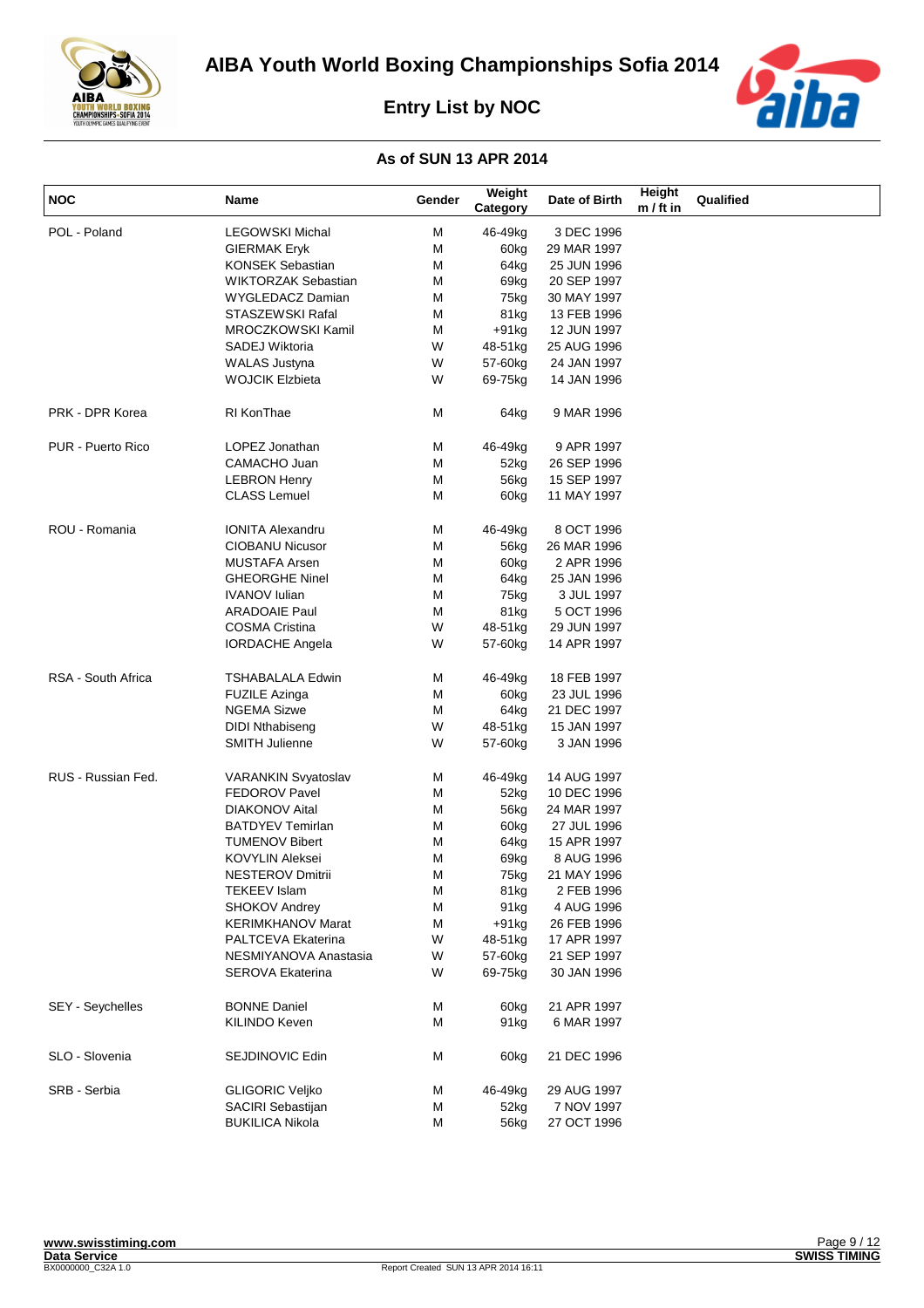





| <b>NOC</b>             | Name                       | Gender | Weight<br>Category | Date of Birth | Height<br>$m / ft$ in | Qualified |
|------------------------|----------------------------|--------|--------------------|---------------|-----------------------|-----------|
| SRB - Serbia           | <b>SABO Florian</b>        | M      | 60kg               | 16 JUL 1996   |                       |           |
|                        | <b>MATOVIC Milena</b>      | W      | 57-60kg            | 7 AUG 1996    |                       |           |
|                        |                            |        |                    |               |                       |           |
| SRI - Sri Lanka        | WITHARANA Ishanka          | M      | 46-49kg            | 23 APR 1996   |                       |           |
|                        | KODDURU Shashi             | M      | 52kg               | 21 JAN 1996   |                       |           |
|                        | KODDURU Shammin            | M      | 56kg               | 21 JAN 1996   |                       |           |
| SUD - Sudan            | NASERELDIN Elghali         | M      | 56kg               | 11 OCT 1996   |                       |           |
|                        | <b>ABURAS Mohammad</b>     | M      | 64kg               | 20 JUL 1996   |                       |           |
| SUI - Switzerland      | <b>ALTINTAS Ahmed</b>      | M      | 56kg               | 6 MAR 1996    |                       |           |
|                        |                            |        |                    |               |                       |           |
| SVK - Slovakia         | <b>TAKACS Michal</b>       | М      | 56kg               | 9 APR 1997    |                       |           |
|                        | <b>GAVAJ Michal</b>        | М      | 91kg               | 22 JUL 1996   |                       |           |
|                        | <b>GARLIK Lukas</b>        | М      | +91kg              | 14 MAR 1996   |                       |           |
| SWE - Sweden           | <b>ISMAIL Aluje</b>        | M      | 64kg               | 10 APR 1996   |                       |           |
|                        | <b>FLODIN Oliver</b>       | M      | 69kg               | 27 FEB 1996   |                       |           |
|                        | <b>ALEXIUSSON Agnes</b>    | W      | 57-60kg            | 19 APR 1996   |                       |           |
| SWZ - Swaziland        | <b>NKAMBULE Mneli</b>      | M      | 60kg               | 9 JAN 1996    |                       |           |
| SYR - Syrian Arab.Rep. | <b>GHOSSON Ahmad</b>       | М      | 64kg               | 4 SEP 1996    |                       |           |
|                        | <b>ATALLAH Tony</b>        | М      | $+91kg$            | 1 JAN 1996    |                       |           |
| THA - Thailand         | <b>NARINRAM</b> Thani      | M      | 46-49kg            | 19 MAR 1996   |                       |           |
|                        | <b>DUANGNUT Kritiphak</b>  | М      | 52kg               | 28 APR 1996   |                       |           |
|                        | PANKAEO Satawat            | M      | 56kg               | 10 JUL 1996   |                       |           |
|                        | WONGSUWAN Somchay          | M      | 60kg               | 12 SEP 1996   |                       |           |
|                        | <b>KITKIAD Panitan</b>     | M      | 64kg               | 6 JAN 1997    |                       |           |
|                        | WANNAPHROM Thanthip        | W      | 48-51kg            | 19 MAR 1996   |                       |           |
| TJK - Tajikistan       | YAKUBOV Umed               | M      | 52kg               | 14 JUL 1997   |                       |           |
|                        | NURMUKHAMMADI Ashurali     | M      | 56kg               | 6 DEC 1997    |                       |           |
|                        | NEGMATULLOEV Shabbos       | М      | 69kg               | 21 SEP 1997   |                       |           |
|                        | SANGINOV Mekhrubon         | М      | 75kg               | 3 FEB 1996    |                       |           |
|                        | <b>IBROKHIMOV Mekhrob</b>  | M      | 81kg               | 14 MAY 1996   |                       |           |
|                        | SULEYMANOV Dalerjon        | M      | +91kg              | 4 MAY 1996    |                       |           |
| TKM - Turkmenistan     | PERMANOV Bayramhan         | M      | 46-49kg            | 30 MAY 1997   |                       |           |
|                        | <b>IMANKULIYEV Hursand</b> | M      | 52kg               | 24 MAY 1996   |                       |           |
|                        | SAHEDOV Muhammetmyrat      | M      | 56kg               | 17 JUL 1997   |                       |           |
|                        | PAZZYYEV Togrulbeg         | M      | 60kg               | 18 MAR 1997   |                       |           |
|                        | PAZZYYEV Chagrylbeg        | M      | 64kg               | 18 MAR 1997   |                       |           |
|                        | SHIRIYEV Begench           | М      | 69kg               | 30 MAR 1996   |                       |           |
|                        |                            |        |                    |               |                       |           |
| TPE - Chinese Taipei   | JAN Chun-Hsien             | M      | 46-49kg            | 19 AUG 1997   |                       |           |
|                        | TU Po-Wei                  | М      | 52kg               | 6 MAY 1997    |                       |           |
|                        | LEE Chuan-Wei              | М      | 56kg               | 16 NOV 1996   |                       |           |
|                        | LAI Chu-En                 | М      | 60kg               | 23 JUL 1996   |                       |           |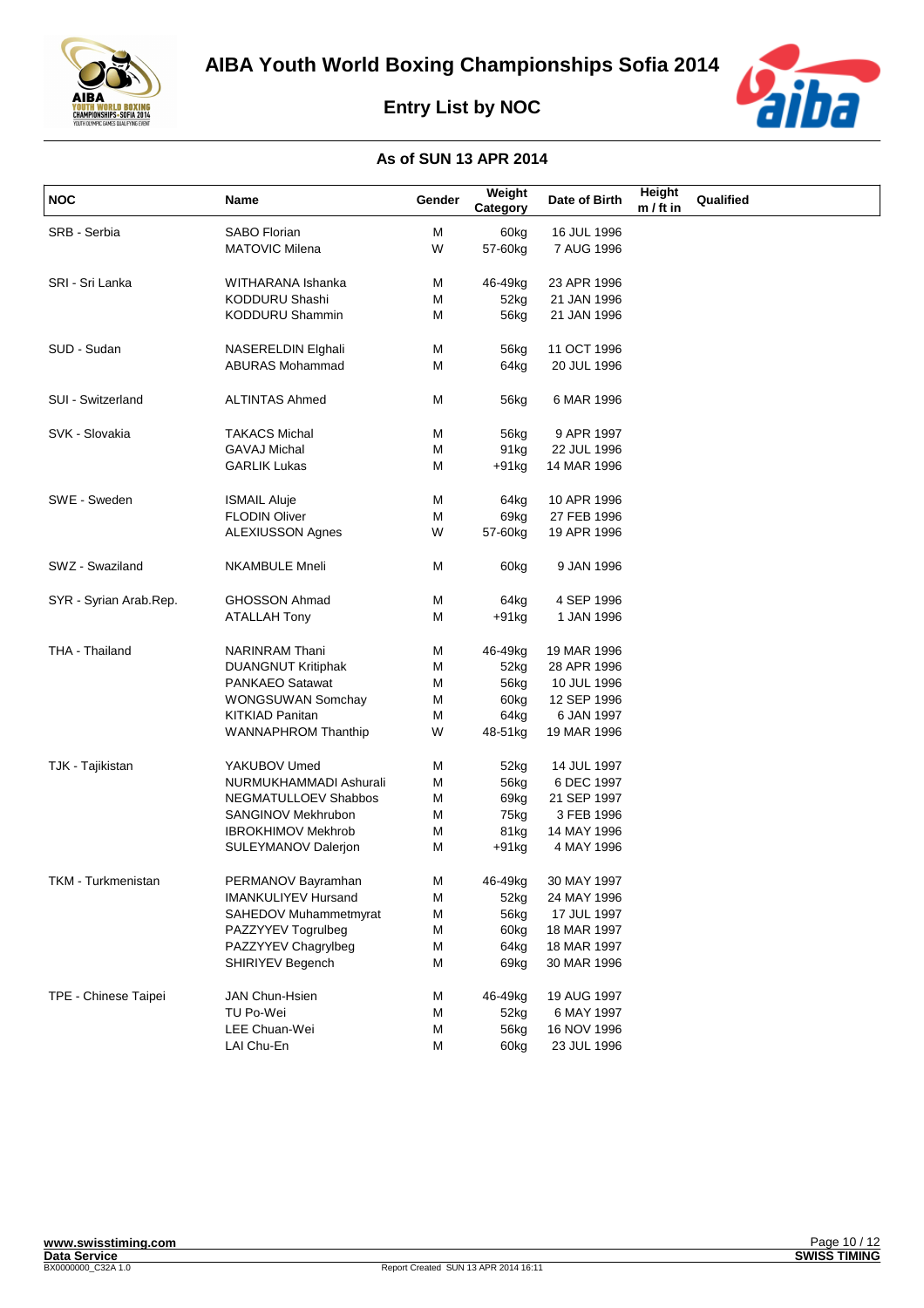



| <b>NOC</b>                        | Name                       | Gender | Weight<br>Category | Date of Birth | Height<br>$m / ft$ in | Qualified |
|-----------------------------------|----------------------------|--------|--------------------|---------------|-----------------------|-----------|
| TPE - Chinese Taipei              | PAN Hung-Ming              | Μ      | 64kg               | 6 NOV 1996    |                       |           |
|                                   | MAI Chieh-En               | M      | 69kg               | 2 OCT 1996    |                       |           |
|                                   | LIN Ching-Feng             | М      | 75kg               | 24 FEB 1996   |                       |           |
|                                   | <b>HUANG Hsiao-Wen</b>     | W      | 48-51kg            | 31 AUG 1997   |                       |           |
|                                   | WU Pei-Yi                  | W      | 57-60kg            | 22 JAN 1996   |                       |           |
|                                   | <b>CHEN Nien-Chin</b>      | W      | 69-75kg            | 10 MAY 1997   |                       |           |
| TUN - Tunisia                     | <b>BEN SAID Mekki</b>      | Μ      | 56kg               | 18 NOV 1997   |                       |           |
|                                   | <b>TOUJANI Houssam</b>     | Μ      | 60kg               | 7 JUL 1996    |                       |           |
|                                   | <b>BOUKHILI Nabil</b>      | Μ      | 69kg               | 2 JUL 1996    |                       |           |
|                                   | MABROUKI Mohamed           | М      | 75kg               | 25 APR 1996   |                       |           |
|                                   | <b>CHEBBI Amel</b>         | W      | 48-51kg            | 1 OCT 1996    |                       |           |
| <b>TUR - Turkey</b>               | <b>KARAKLIC Mert</b>       | М      | 46-49kg            | 6 JUN 1997    |                       |           |
|                                   | <b>KOC Omer</b>            | М      | 52kg               | 24 JUL 1996   |                       |           |
|                                   | <b>MICIK Ahmet</b>         | М      | 56kg               | 13 OCT 1997   |                       |           |
|                                   | <b>GOKCEK Volkan</b>       | М      | 60kg               | 26 JAN 1996   |                       |           |
|                                   | <b>AVCI Furkan</b>         | М      | 64kg               | 1 JAN 1996    |                       |           |
|                                   | <b>ERDEMIR Tugay</b>       | Μ      | 69kg               | 21 JUL 1996   |                       |           |
|                                   | <b>TEKNECI Ufuk</b>        | М      | 81kg               | 4 OCT 1997    |                       |           |
|                                   | <b>AYDIN Muhammed</b>      | М      | 91 <sub>kg</sub>   | 3 MAR 1997    |                       |           |
|                                   | UZUN Eren                  | М      | $+91kg$            | 5 SEP 1996    |                       |           |
|                                   | <b>ISTIK Neriman</b>       | W      | 48-51kg            | 27 SEP 1996   |                       |           |
|                                   | <b>YILDIZ Esra</b>         | W      | 57-60kg            | 4 JUL 1997    |                       |           |
|                                   | <b>CALISKAN Sema</b>       | W      | 69-75kg            | 24 JUL 1996   |                       |           |
| <b>UAE - United Arab Emirates</b> | ALMULLA Abdulla            | М      | 46-49kg            | 9 NOV 1996    |                       |           |
|                                   | ALMESMARI Ahmed            | Μ      | 52kg               | 28 FEB 1996   |                       |           |
|                                   | <b>AHMAD Marwan</b>        | Μ      | 60kg               | 15 JUN 1996   |                       |           |
|                                   | ALSHAMSI Sulaiman          | М      | 91 <sub>kg</sub>   | 28 DEC 1996   |                       |           |
| <b>UKR</b> - Ukraine              | <b>HASPARIANTS Tihran</b>  | М      | 46-49kg            | 21 OCT 1997   |                       |           |
|                                   | NSHIMIRIMANA Zhan          | Μ      | 52kg               | 10 FEB 1996   |                       |           |
|                                   | FEDORAK Volodymyr          | М      | 56kg               | 6 AUG 1996    |                       |           |
|                                   | PRYGODA Artur              | М      | 60kg               | 21 AUG 1997   |                       |           |
|                                   | <b>PETROV Viktor</b>       | Μ      | 64kg               | 16 MAY 1996   |                       |           |
|                                   | <b>TOKARCHUK Oleksii</b>   | М      | 69kg               | 19 OCT 1996   |                       |           |
|                                   | <b>GADZHYIEV Ramil</b>     | М      | 75kg               | 18 NOV 1997   |                       |           |
|                                   | DATSKO Yaroslav            | М      | 81kg               | 31 MAY 1997   |                       |           |
|                                   | <b>MARTON Robert</b>       | м      | 91 <sub>kg</sub>   | 28 FEB 1997   |                       |           |
|                                   | <b>BEGLARYAN Sergiy</b>    | М      | $+91kg$            | 8 APR 1997    |                       |           |
|                                   | OKHOTA Hanna               | W      | 48-51kg            | 25 FEB 1996   |                       |           |
|                                   | <b>BONDARENKO Anhelina</b> | W      | 57-60kg            | 5 JUN 1997    |                       |           |
|                                   | SAIUSHKINA lelyzaveta      | W      | 69-75kg            | 5 NOV 1996    |                       |           |
| <b>USA - United States</b>        | <b>HERNANDEZ Nico</b>      | М      | 46-49kg            | 4 JAN 1996    |                       |           |
|                                   | STEVENSON Shakur           | M      | 52kg               | 28 JUN 1997   |                       |           |
|                                   | <b>BALDERAS JR Carlos</b>  | М      | 56kg               | 24 AUG 1996   |                       |           |
|                                   | <b>OCHOAS Isidro</b>       | М      | 60kg               | 14 APR 1997   |                       |           |